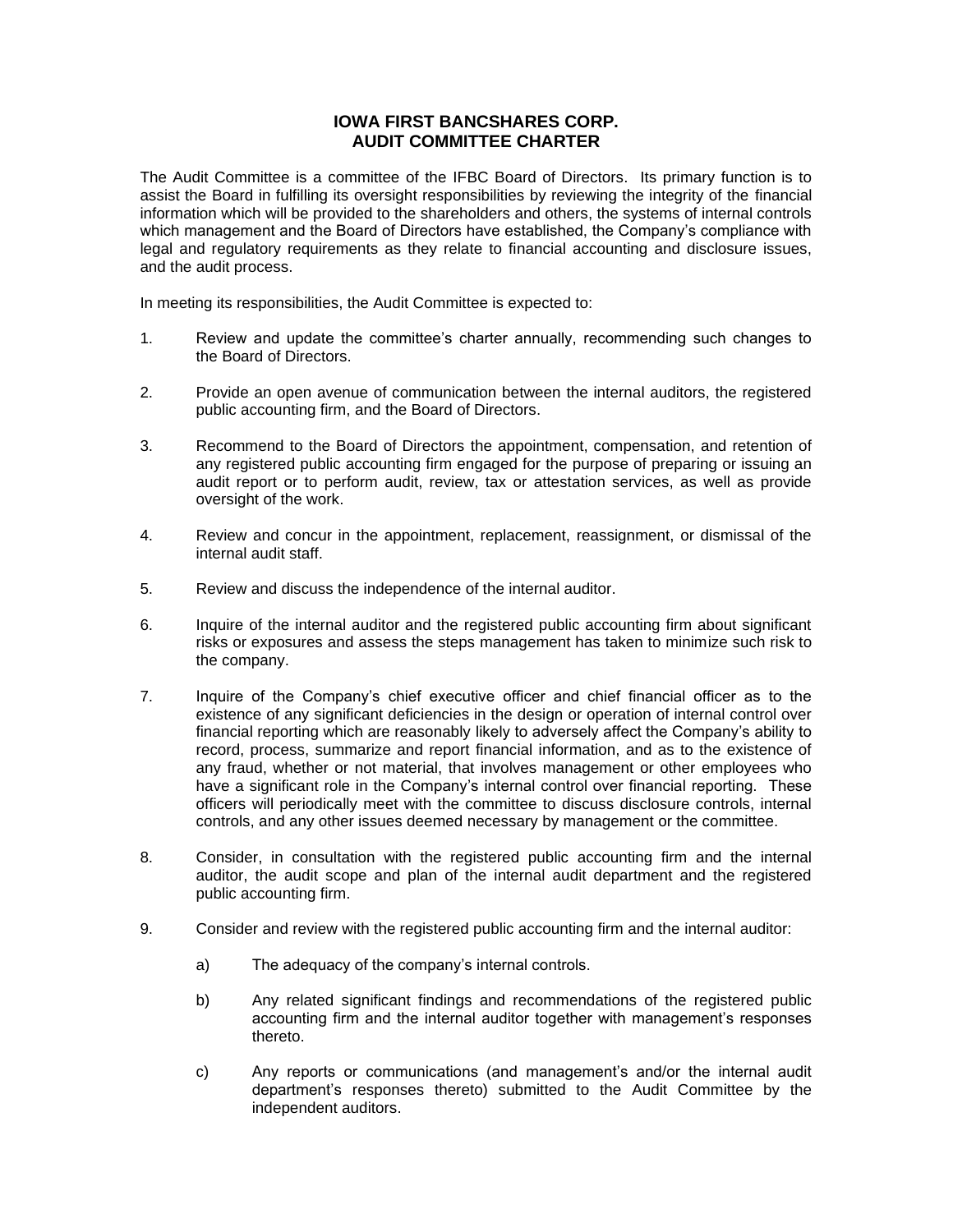- 10. Review with management and the registered public accounting firm at the completion of the annual examination:
	- a) The company's annual financial statements, related footnotes, and other schedules.
	- b) The registered public accounting firm's report relating to the Company's annual audited financial statements describing all critical accounting policies and practices used, all alternative treatments within generally accepted accounting principles for policies and practices related to material items that have been discussed with management, ramifications of the use of such alternative disclosures and treatments, and the treatment preferred by the independent auditors, and any material written communications between the independent auditors and management, such as any "management" letter or schedule of unadjusted differences.
	- c) Any significant changes required in the registered public accounting firm's audit plan.
	- d) Any significant difficulties or disputes with management encountered during the course of the audit and their resolution.
	- e) Other matters related to the conduct of the audit which are to be communicated to the committee under generally accepted auditing standards.
- 11. Consider and review with the internal auditor and management, as deemed appropriate:
	- a) Significant findings during the year and management's responses thereto.
	- b) Any difficulties encountered in the course of the audits, including any restrictions on the scope of their work or access to required information.
	- c) Any changes required in the planned scope of their audit plan.
	- d) The Internal Audit Department budget and staffing.
	- e) The Internal Audit Department Policy.
- 12. When necessary, meet with the internal auditor, the registered public accounting firm, and management in separate sessions to discuss any matters that the committee or these groups believe should be discussed privately with the Audit Committee.
- 13. Report committee actions to the Board of Directors with such recommendations as the committee may deem appropriate.
- 14. Maintain procedures for the receipt, retention, and treatment of complaints received by Iowa First Bancshares Corp. regarding accounting, internal accounting controls, or auditing matters. The Audit Committee will also maintain procedures for the "confidential, anonymous submission by employees" of concerns regarding questionable accounting or auditing matters.
- 15. The Audit Committee shall have the power to conduct or authorize investigations into any matters within the committee's scope of responsibilities. The committee shall be